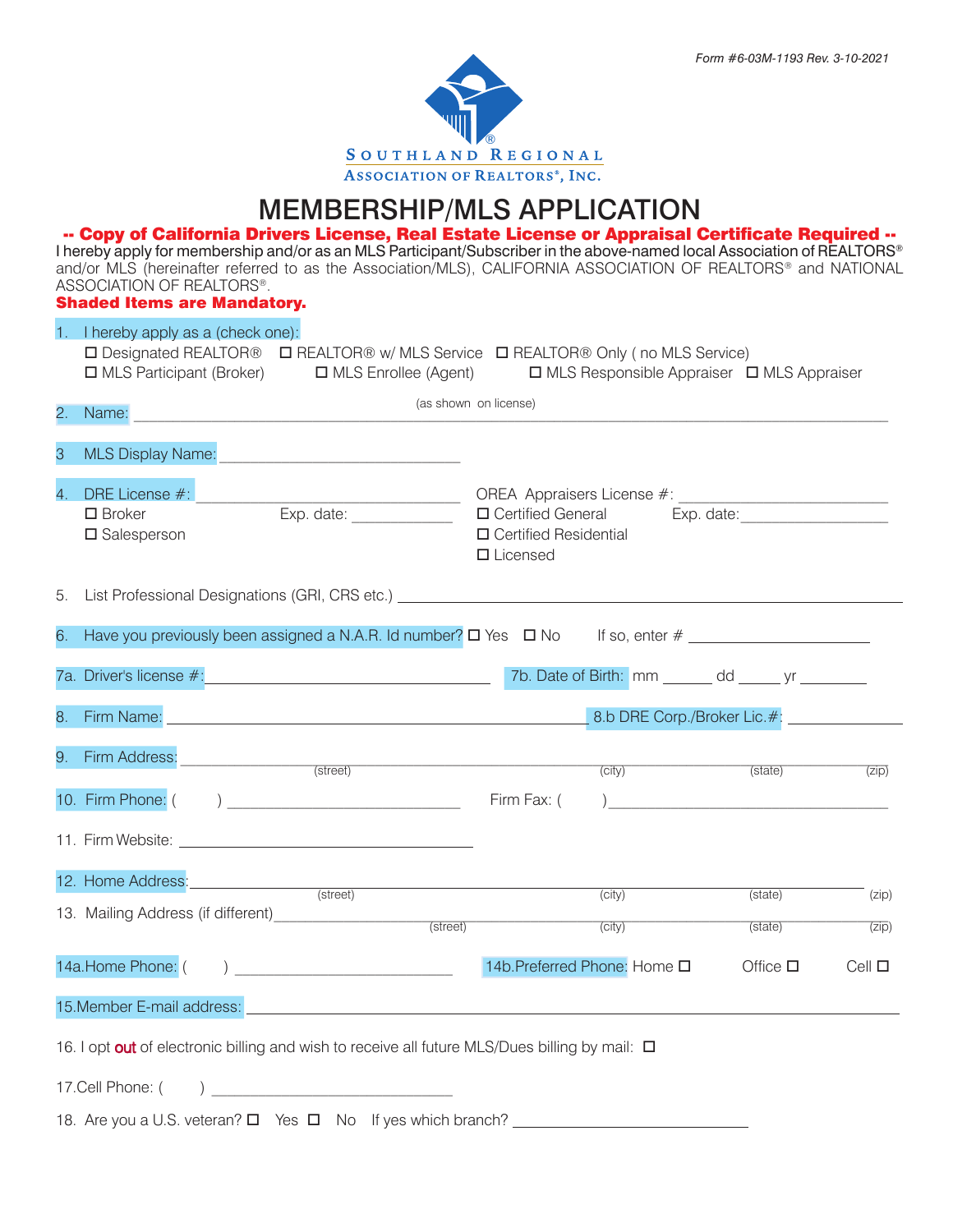| 19. Persons other than principals, partners, corporate officers, or branch office managers of real estate or appraisal firms must<br>remain employed by or affiliated with a Designated REALTOR® to be eligible for REALTOR® membership. Persons other<br>than principals, partners, corporate officers, or branch office managers of real estate or appraisal firms who hold a California<br>real estate license must remain employed by or affiliated with aa MLS Broker Participant or MLS Appraiser Participant of the<br>MLS in order to join as a MLS Subscriber. |
|-------------------------------------------------------------------------------------------------------------------------------------------------------------------------------------------------------------------------------------------------------------------------------------------------------------------------------------------------------------------------------------------------------------------------------------------------------------------------------------------------------------------------------------------------------------------------|
| 19a. Name of Designated REALTOR <sup>®</sup> /MLS Participant:                                                                                                                                                                                                                                                                                                                                                                                                                                                                                                          |

|                                                                                                                                                     | 20. Check the applicable boxes: I am a                                                                                                                                                                                                                                                                                                                                                                                                                                                                                                                                                                                                                                                                                                                                                                                                    | $\square$ sole proprietor<br>$\square$ general partner                                       | $\Box$ corporate officer<br>$\square$ non-principal   |  |  |                                                                                   |                                                                       |
|-----------------------------------------------------------------------------------------------------------------------------------------------------|-------------------------------------------------------------------------------------------------------------------------------------------------------------------------------------------------------------------------------------------------------------------------------------------------------------------------------------------------------------------------------------------------------------------------------------------------------------------------------------------------------------------------------------------------------------------------------------------------------------------------------------------------------------------------------------------------------------------------------------------------------------------------------------------------------------------------------------------|----------------------------------------------------------------------------------------------|-------------------------------------------------------|--|--|-----------------------------------------------------------------------------------|-----------------------------------------------------------------------|
|                                                                                                                                                     | 21. Please let us know your primary and secondary real estate focus:<br><b>Primary Business:</b><br>Residential<br>□<br>□<br>Commercial                                                                                                                                                                                                                                                                                                                                                                                                                                                                                                                                                                                                                                                                                                   | Secondary Business (if none please leave blank):<br>Residential<br>0<br>Commercial<br>$\Box$ |                                                       |  |  |                                                                                   |                                                                       |
|                                                                                                                                                     | 22. Sole propietors, general partners or corporate officers must answer these questions.<br>a. Are you subject to any pending bankruptcy proceedings?<br>$\square$ No<br>$\square$ Yes<br>b. Have you been adjudged bankrupt within the last three (3) years?<br>$\square$ No<br>$\square$ Yes                                                                                                                                                                                                                                                                                                                                                                                                                                                                                                                                            |                                                                                              |                                                       |  |  |                                                                                   |                                                                       |
|                                                                                                                                                     | 23. All applicants must answer these questions:<br>a. Do you have any record of official sanctions by a court or other lawful authority within the past (3) years for<br>civil rights laws.<br>real estate licensing laws.<br>b. Do you have any record of criminal convictions within the past ten years where the crime was punishable by<br>death or imprisonment in excess of one year under the law under which the applicant was convicted (ten years is<br>measured from the date of conviction or the release of the applicant from confinement imposed for that<br>conviction, whichever is the later date).<br>If you answered YES to any of the above, please attach additional sheets with all relevant details about the<br>violation(s), including the date(s), type of violation(s), and a copy of the discipline, if any. | $\square$ No<br>$\square$ Yes<br>$\square$ Yes<br>$\square$ No                               | □ Yes □ No                                            |  |  |                                                                                   |                                                                       |
|                                                                                                                                                     | 24. Are you transferring from another Board/Association or have you paid your fees to another Board/Association within<br>the past two years? $\Box$ Yes $\Box$ No                                                                                                                                                                                                                                                                                                                                                                                                                                                                                                                                                                                                                                                                        |                                                                                              |                                                       |  |  |                                                                                   |                                                                       |
|                                                                                                                                                     | 25. List all Boards/Associations of REALTORS© to which you NOW belong as a member:<br>List all MLSs to which you Now belong                                                                                                                                                                                                                                                                                                                                                                                                                                                                                                                                                                                                                                                                                                               |                                                                                              |                                                       |  |  |                                                                                   |                                                                       |
|                                                                                                                                                     |                                                                                                                                                                                                                                                                                                                                                                                                                                                                                                                                                                                                                                                                                                                                                                                                                                           |                                                                                              |                                                       |  |  |                                                                                   |                                                                       |
| 26. List all Boards/Associations of REALTORS© to which you have PREVIOUSLY belonged as a member:<br>List all MLSs to which you PREVIOUSLY belonged: |                                                                                                                                                                                                                                                                                                                                                                                                                                                                                                                                                                                                                                                                                                                                                                                                                                           |                                                                                              |                                                       |  |  |                                                                                   |                                                                       |
|                                                                                                                                                     |                                                                                                                                                                                                                                                                                                                                                                                                                                                                                                                                                                                                                                                                                                                                                                                                                                           |                                                                                              |                                                       |  |  | 27. Have you been disciplined by any of the above<br>Boards/Associations or MLSs? | $\square$ Yes<br>$\square$ No<br>If yes, attach copies of discipline. |
|                                                                                                                                                     | 28. Is there any discipline pending in any other Board/Association or MLSs, or was there any discipline pending at the time of<br>your termination with such Board/Association or MLS? □ Yes □ No                                                                                                                                                                                                                                                                                                                                                                                                                                                                                                                                                                                                                                         |                                                                                              |                                                       |  |  |                                                                                   |                                                                       |
|                                                                                                                                                     |                                                                                                                                                                                                                                                                                                                                                                                                                                                                                                                                                                                                                                                                                                                                                                                                                                           | and the nature of the pending discipline                                                     | If Yes, please indicate the Board/Association or MLS, |  |  |                                                                                   |                                                                       |
| 29.                                                                                                                                                 | Have you ever been disciplined by the DRE?                                                                                                                                                                                                                                                                                                                                                                                                                                                                                                                                                                                                                                                                                                                                                                                                | $\square$ No<br>$\Box$ Yes<br>If yes, attach copies of discipline.                           |                                                       |  |  |                                                                                   |                                                                       |
|                                                                                                                                                     | Form #6-03M-1193 Rev. 3-10-2021                                                                                                                                                                                                                                                                                                                                                                                                                                                                                                                                                                                                                                                                                                                                                                                                           |                                                                                              |                                                       |  |  |                                                                                   |                                                                       |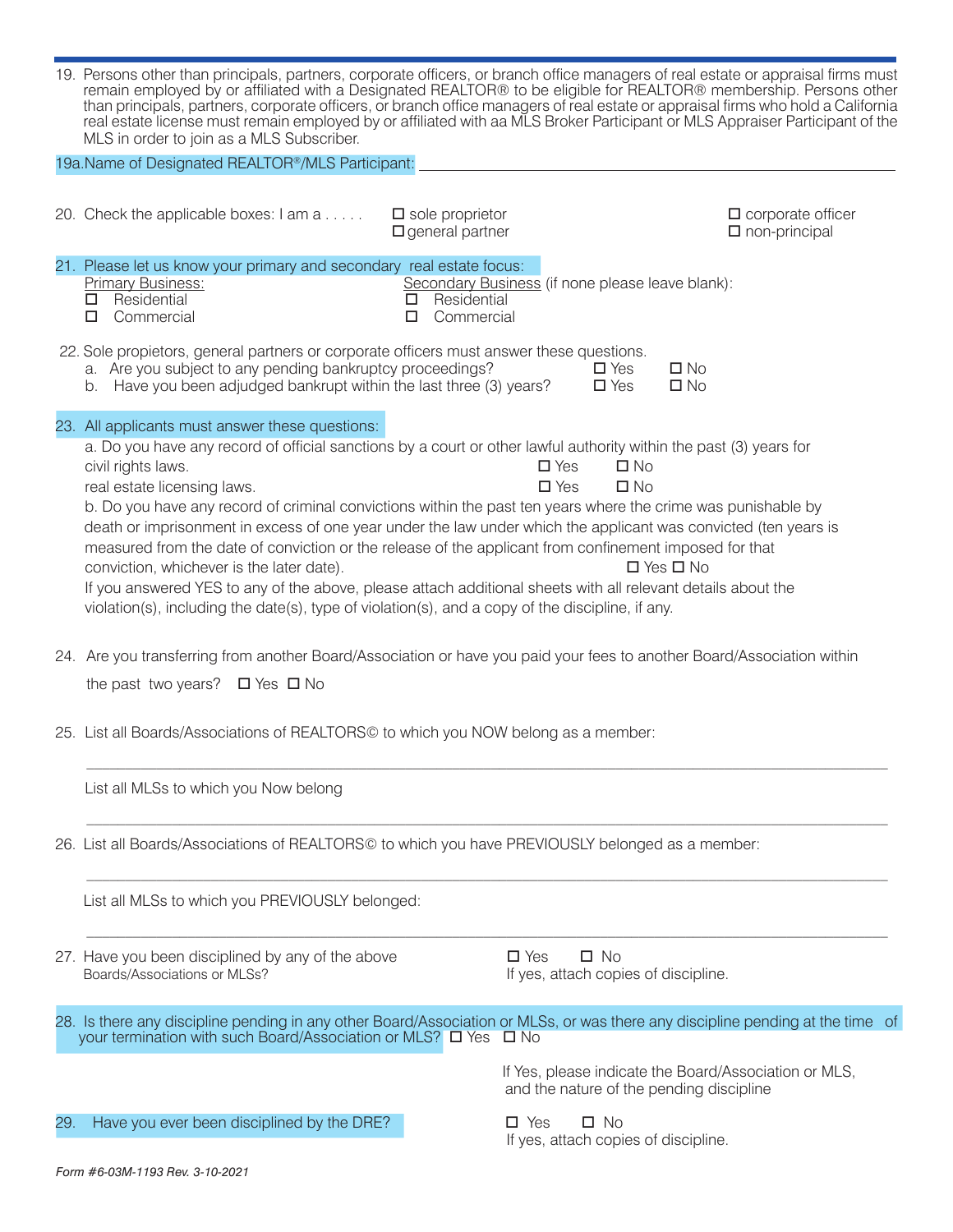30. Is there any discipline now pending before the DRE?  $\Box$  Yes  $\Box$  No

 If yes, provide all relevant details and dates, and attach copies of any complaints file by the DRE.

## 31. Are there any pending and unpaid arbitration awards against you or your firm?

Notes and the set of the set of the set of the set of the set of the set of the set of the set of the set of the set of the set of the set of the set of the set of the set of the set of the set of the set of the set of th If yes, provide information concerning the award. and provide a copy thereof.

- 32. **ARBITRATION AGREEMENT:** A condition of membership in the Association as a REALTOR®or REALTOR-ASSOCIATE® and participant in the MLS is that you agree to binding arbitration of disputes. As a REALTOR® (including Designated REALTOR®) member, you agree for yourself and the corporation or firm for which you act as a partner, officer, principal or branch office manager to binding arbitration of disputes with (i) other REALTOR® members of this Association; (ii) with any member of the California or National Association of REALTORS®; and (iii) any client provided the client agrees to binding arbitration at the Association. As a MLS Broker or Appraiser Participant or MLS Subscriber, you agree for yourself and the corporation or firm for which you act as a partner, officer, principal or branch office manager to binding arbitration of disputes with (i) other MLS participants and subscribers; or (ii) any other MLS Broker or Appraiser Participant or MLS Subscriber of another Association MLS which shares a common database with this Board/Association MLS through a Regional or Reciprocal Agreement. Any arbitration under this agreement shall be conducted using the Association facilities and in accordance with the Association rules and procedures for arbitration, pursuant to the California Code of Ethics and Arbitration Manual together with the SRAR Professional Standards Rules Addendum.
- 33. NO REFUND: I understand that my dues and MLS fees are non-refundable. In the event I fail to maintain eligibility for membership or for MLS Services for any reason under the bylaws or MLS rules, including but not limited to discipline by the Association/MLS, I understand I will not be entitled to a refund of my dues or fees.

# 34. AUTHORIZATION TO RELEASE AND USE INFORMATION AND WAIVER:

I authorize the Association or its representatives to verify any information provided by me in this application by any method including contacting the California Department of Real Estate, my current or past responsible broker or designated REALTOR®, or any Board/Association or MLS where I held, or continue to hold, any type of membership. I further authorize any Board/Association or MLS where I held, continue to hold, any type of membership to release all my membership or disciplinary records to this Board/Association, including information regarding (i) all final findings of Code of Ethics violations or other membership duties within the past three (3) years; (ii) pending ethics complaints (or hearings); (iii) unsatisfied discipline pending; (iv) pending arbitration requests (or hearings); and (v) unpaid arbitration awards or unpaid financial obligations. I understand that any information gathered under this authorization may be used in evaluating my application for membership and future disciplinary sanctions. I waive any legal claim or cause of action against the Board/Association, its agents, employees or members including, but not limited to, slander, libel or defamation of character, that may arise from any action taken to verify, evaluate or process this application or other use of the information authorized and released hereunder. 33. I understand I am required to submit a copy of my real estate license, or appraisal certificate, as a condition of membership. I understand that I will be eligible for Association services as soon as I complete application requirements, and pay appropriate fees and dues.

I am enclosing with this application my application fees and required dues for the Southland Regional Association of REALTORS®, the California Association of REALTORS®, and dues allocation for the National Association as per Membership Rules, and agree to pay such dues as they may change from time-to-time so long as I am a member of the Southland Regional Association of REALTORS®. I am to pay State dues and National Association allocations through the Association unless I obtain a complete waiver for same.

- 35. By signing below, I expressly authorize the Association/MLS, including the local, state and national, or their subsidiaries or representatives to fax, e-mail, telephone, text or send by U.S. mail to me, at the fax numbers, e-mail, telephone and text numbers and addresses above, for any and all Association/MLS (including the local, state and national, or their subsidiaries or representatives) communications, including but not limited to those for political purposes and/or material advertising the availability of or quality of any property, goods or services offered, endorsed or promoted by the Association/MLS (including the local, state and national, or their subsidiaries or representatives).
- 36. I understand I am required to submit a copy of my real estate license, or appraisal certificate, as a condition of membership. I understand that I will be eligible for Association services as soon as I complete application requirements, and pay appropriate fees and dues. I agree to pay the application fees and required dues for the Southland Regional Association of REALTORS®, the California Association of REALTORS®, and dues allocation for the National Association as per Membership Rules, and agree to pay such dues as they may change from time to time so long as I am a member of the Southland Regional Association of REALTORS®. I am to pay State dues and National Association allocations through the Association unless I obtain a complete waiver for same.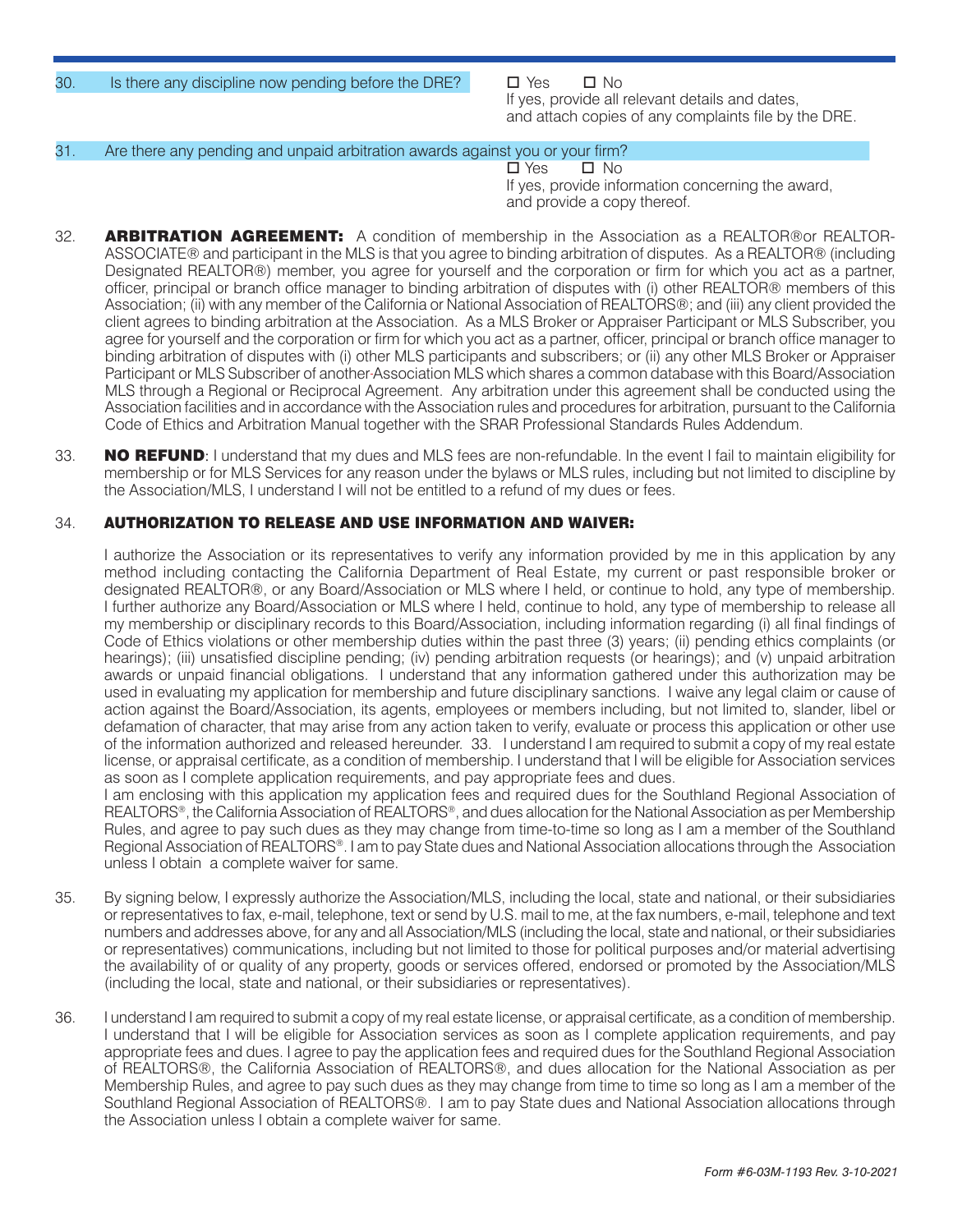#### 37. MEMBERS WHO HAVE BEEN TERMINATED FOR NON-PAYMENT OF DUES MAY REINSTATE UPON PAYMENT OF A PROCESSING FEE EQUAL TO THE CURRENT SRAR APPLICATION FEE, REINSTATEMENT FEES AS REQUIRED BY THE CALIFORNIA ASSOCIATION OF REALTORS®, AND OUTSTANDING DUES PRORATED TO THE END OF THE CALENDAR YEAR.

In the event my application is disapproved, my Association services will be discontinued, and my application fees and dues will be refunded. In the event an application for participation in the MLS, whether as a licensee or as a clerical support, is rejected by the Association, the applicant, and his or her broker, if any, will be promptly notified in writing of the reason for the rejection. The broker shall have the right to respond in writing, and to request a hearing before a panel selected from the Board of Directors. The hearing will be held in accordance with rules adopted from time to time by the Board of directors, which will make provision for adequate notice of the time and place of the hearing, and shall provide that the parties involved shall have the right to appear and present evidence, both oral and written, and be represented by legal counsel.

I understand that failure to complete Orientation within three concurrent scheduled dates of application will result in cancellation of application and service, and that Association applicant fees will be retained.

I have been given and agree to abide by, effective immediately, the Association's Bylaws, Rules and the Code of Ethics. I also agree to abide by the Constitution and Bylaws of the State and National Association.

- 38. I understand that the professional designations REALTOR®are federally registered trademarks of the National Association of REALTORS®("N.A.R.") and use of these designations are subject to N.A.R. rules and regulation. I agree that I cannot use these professional designations until this application is approved, all my membership requirements are completed, and I am notified of membership approval in one of these designations. I further agree that should I cease to be a REALTOR®, I will discontinue use of the term REALTOR® in all certificates, signs, seals or any other medium.
- 39. I understand the Association/MLS requires orientation.
- 40. By becoming and remaining a member of the Association, I agree to abide by the bylaws, policies and rules of the Association, the bylaws, policies and rules of the California Association of REALTORS®, and the constitution, bylaws, policies and rules of the National Association of REALTORS®, all as may from time to time be amended.
- 41. MLS Broker Participant Applicants Only. To be eligible for MLS membership, MLS Broker Participants must offer and/or accept compensation in the capacity of a real estate broker. By signing below, I certify that I actively endeavor during the operation of my real estate business to list real property of the property type listed on the MLS and/or accept offers of cooperation and compensation made by listing brokers or agents in the MLS.
- 42. I understand and agree that by becoming and remaining a participant or subscriber to the MLS, I agree to abide by the MLS rules, as from time to time amended, including but not limited to the following:

A. I will not represent myself, or any firm or company with whom I may become associated, as REALTOR®, unless I am a REALTOR® member of another Board/Association, nor will I represent myself as a member of the Southland Regional Association of REALTORS®.

B. I agree to abide by all of the rules and regulations applicable to Broker MLS Participants as they now exist or as they may be adopted or amended from time to time by the Association; these "rules" presently include the Multiple Listing Service Rules, Professional Standards Rules (which include the duty to arbitrate disputes as they relate to MLS participants) Association By-Laws pertaining to Licensee Certification and Membership rules pertaining to advising the Association of new associates, and all other rules regarding MLS participation and confidentiality, copies of which I have received, read and understand.

C. I agree to pay such MLS fees and costs as are charged Broker MLS Participants, including an initial MLS participation fee of \$600 . MLS participation fee is non-refundable.

D. I agree not to use the MLS data for any purpose other than to market property or support market valuations or appraisals as specifically set forth in the rules.

- E. I agree not to reproduce any portion of the listings except as provided in the MLS rules.
- F. I agree not to download MLS data except as provided in the MLS rules.